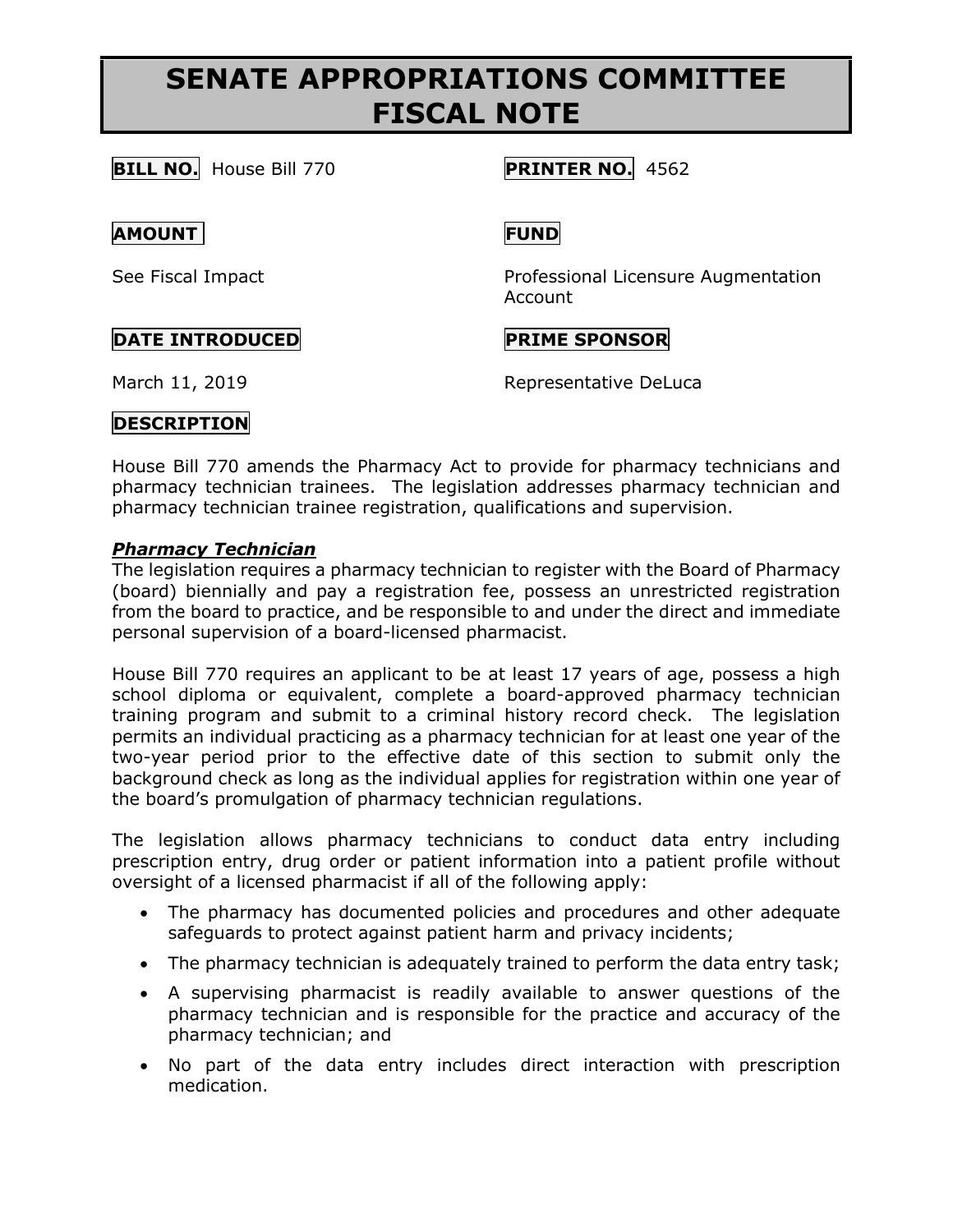### **SENATE APPROPRIATIONS COMMITTEE FISCAL NOTE**

#### *Pharmacy Technician Trainee*

House Bill 770 permits the board to issue a temporary registration to practice as a pharmacy technician trainee. The board may charge a registration fee that is no more than half of the pharmacy technician registration fee. The trainee fee may also be used to offset the pharmacy technician registration fee, if the trainee applies for registration within the two-year registration window.

The legislation requires a pharmacy technician trainee to be responsible to and under the direct and immediate personal supervision of a board-licensed pharmacist. House Bill 770 requires an applicant to be at least 16 years of age and submit to a criminal history record check.

The legislation allows the board to only issue one temporary registration to an applicant which expires two years after issuance or upon obtaining a pharmacy technician registration. Registration is not required until one year after final regulations have been promulgated.

House Bill 770 defines "pharmacy technician," "pharmacy technician trainee," "direct and immediate personal supervision" and "COVID-19."

The legislation also adds a section pertaining to COVID-19, flu and strep throat testing at pharmacies. If a pharmacy holds a valid certificate of waiver issued by the federal Centers for Medicare and Medicaid Services, a pharmacy or pharmacist may order and perform tests for COVID-19, flu or strep throat as authorized or approved by the United States Food and Drug Administration. Pharmacies or pharmacists with a valid waiver shall be exempt from the requirements under Section 3 of the Clinical Laboratory Act.

The COVID-19, flu and strep throat testing provisions of House Bill 770 take effect immediately, and the remainder of the act shall take effect in 60 days.

#### **FISCAL IMPACT:**

House Bill 770 will require all pharmacy technicians and trainees to be registered with the State Board of Pharmacy (board). The board is funded from the Professional Licensure Augmentation restricted revenue account which is funded solely from the fees and fines collected by the licensing boards and commissions. The board is not supported by General Fund dollars.

According to the board, 15 new full-time staff will be required to accommodate the registration of pharmacy technicians and trainees. The estimated total annual costs are \$2,039,803; personnel costs are \$1,532,468, and the operating costs are \$507,335. Operating expenses would include added lease space, new workstations/computers, mileage reimbursement for inspectors, credit card fees for online payments, and postage costs.